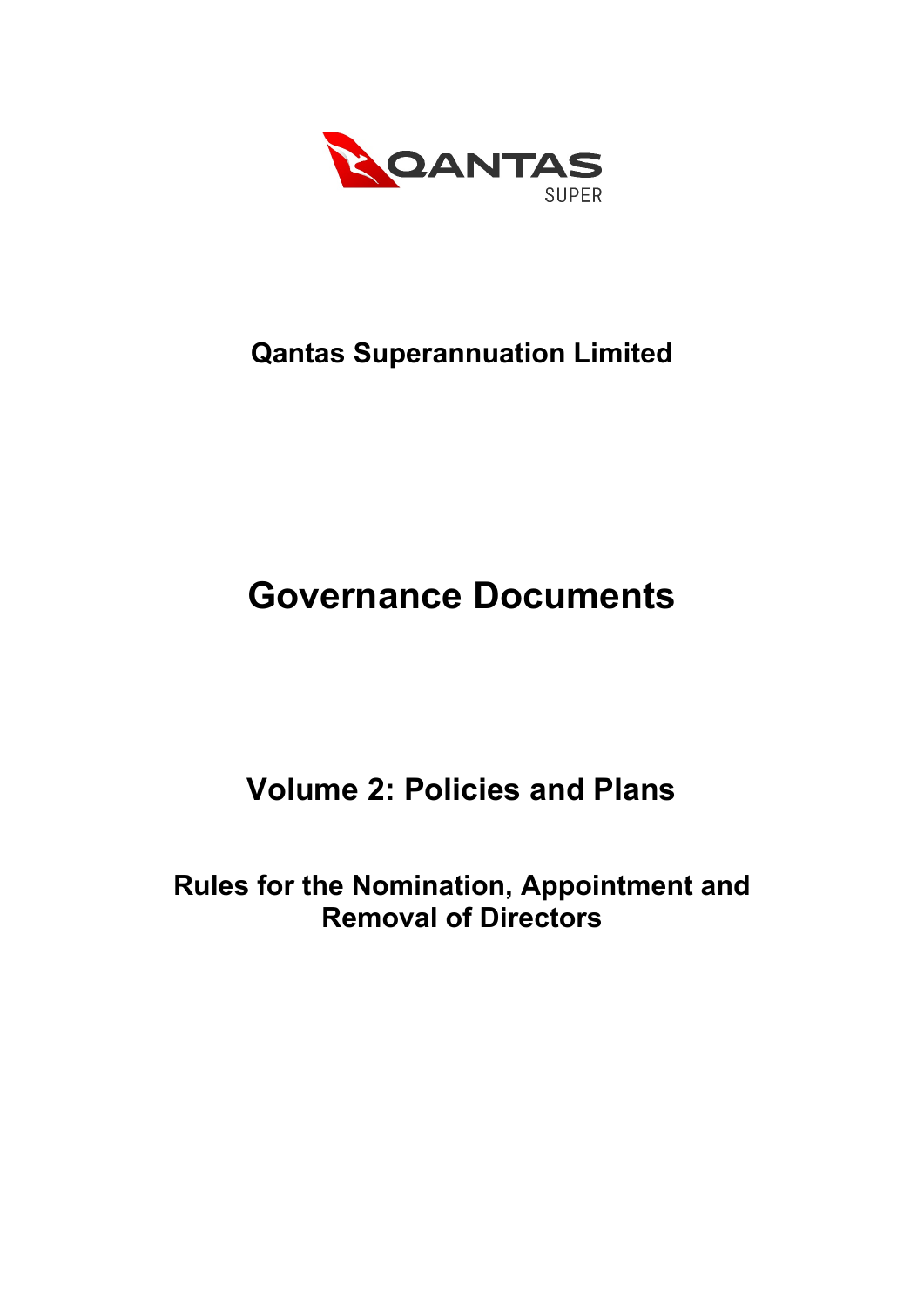# **Table of Contents**

| $\mathbf 1$             |  |
|-------------------------|--|
| $2^{\circ}$             |  |
| $\overline{3}$          |  |
| $\overline{\mathbf{4}}$ |  |
| 5                       |  |
| 6                       |  |
| $\overline{7}$          |  |
| 8                       |  |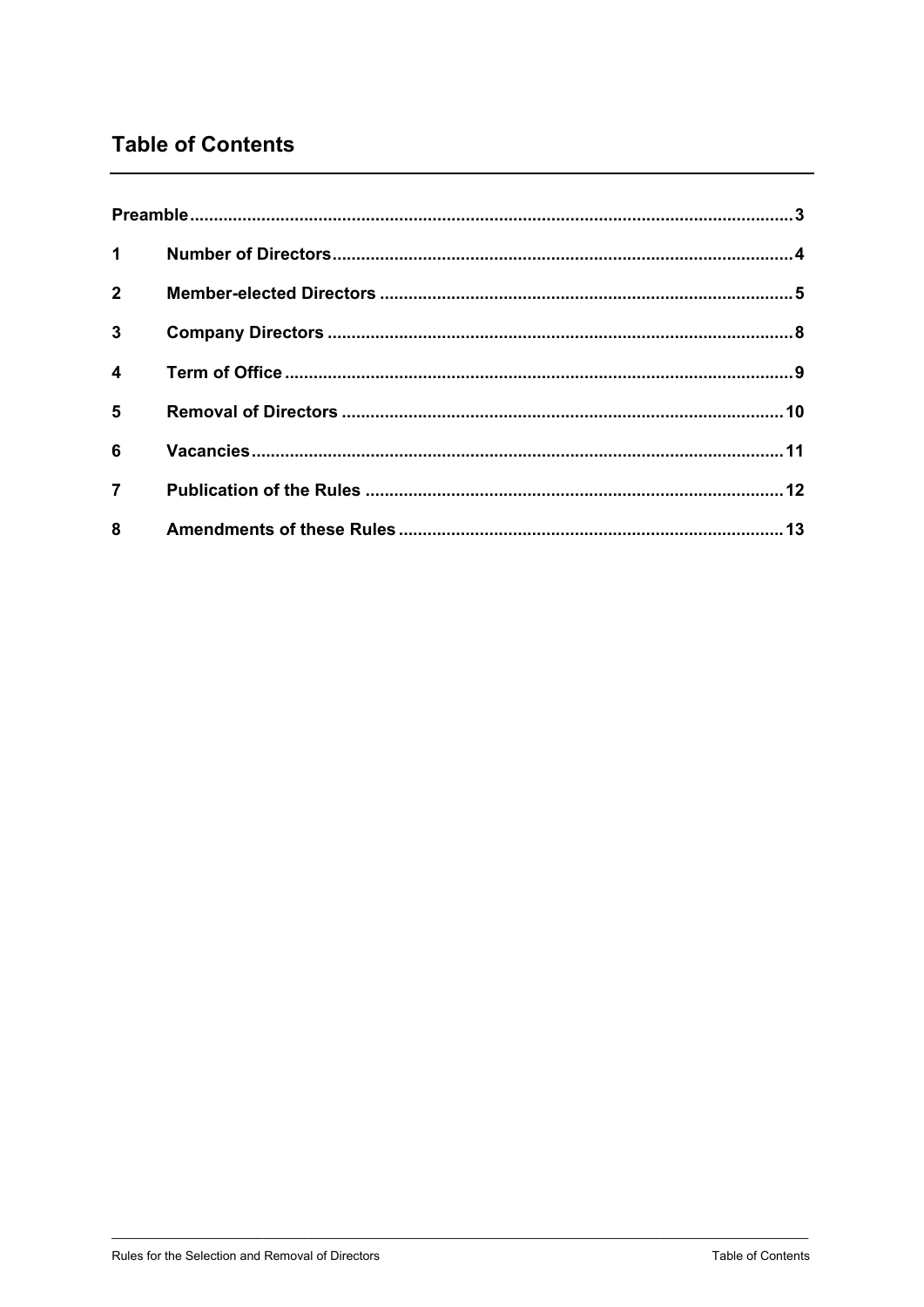### **Preamble**

The Superannuation Industry (Supervision) Act 1993 and regulations made pursuant to it from time to time (together referred to in these Rules as "**SIS**") and the Plan's Trust Deed and Rules require Qantas Superannuation Limited (**QSL**) as trustee of the Qantas Superannuation Plan (**Plan**) to establish rules ('Rules') for selecting and removing Directors of the Trustee nominated by the Members of the Plan or their representatives (**Memberelected Directors**).

The Plan's Trust Deed and Rules also provide that Qantas Airways Limited (**Principal Company**) may select an equal number of employer representatives ('**Company Directors**') to serve on the Board of Directors of the Trustee. The Trustee has determined to include rules relating to the appointment and removal of Company Directors in these Rules.

These Rules were approved by the Trustee on 2 June 2017 and are set out below.

|                                                  | Version: | 2017.01                        |
|--------------------------------------------------|----------|--------------------------------|
|                                                  | Author:  | <b>Chief Executive Officer</b> |
|                                                  | Date:    | Approved 5 July 2017           |
| Rules for the Selection and Removal of Directors |          | Page 3 of 13                   |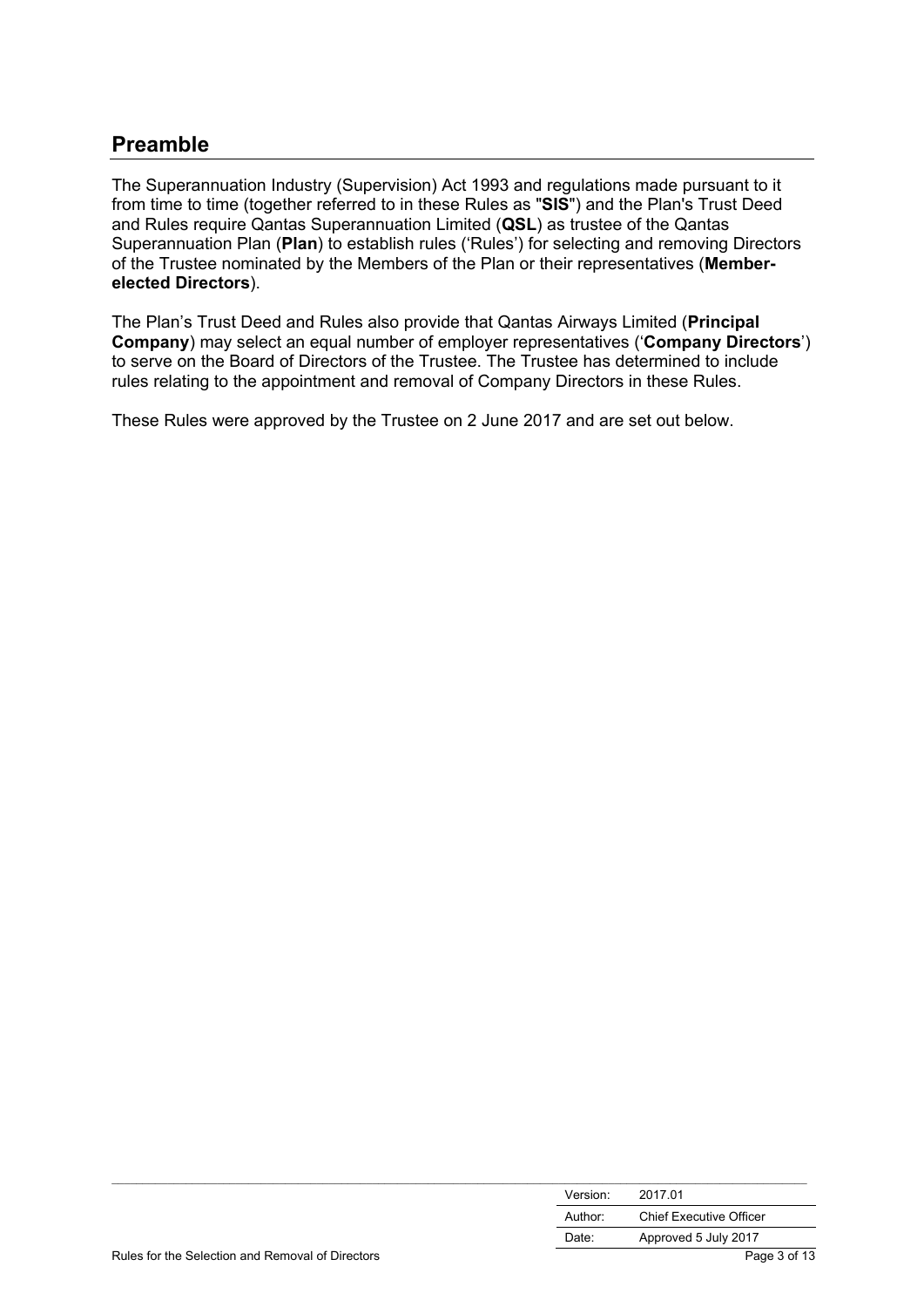## **1 Number of Directors**

- 1.1 The Trustee's Board of Directors will comprise five Member-elected Directors and five Company Directors, unless the Principal Company determines otherwise, subject to the equal representation requirements under SIS.
- 1.2 An additional independent Director may be appointed to the Board with the approval of the Principal Company.

|                                                  | Version: | 2017 01                        |
|--------------------------------------------------|----------|--------------------------------|
|                                                  | Author:  | <b>Chief Executive Officer</b> |
|                                                  | Date:    | Approved 5 July 2017           |
| Rules for the Selection and Removal of Directors |          | Page 4 of 13                   |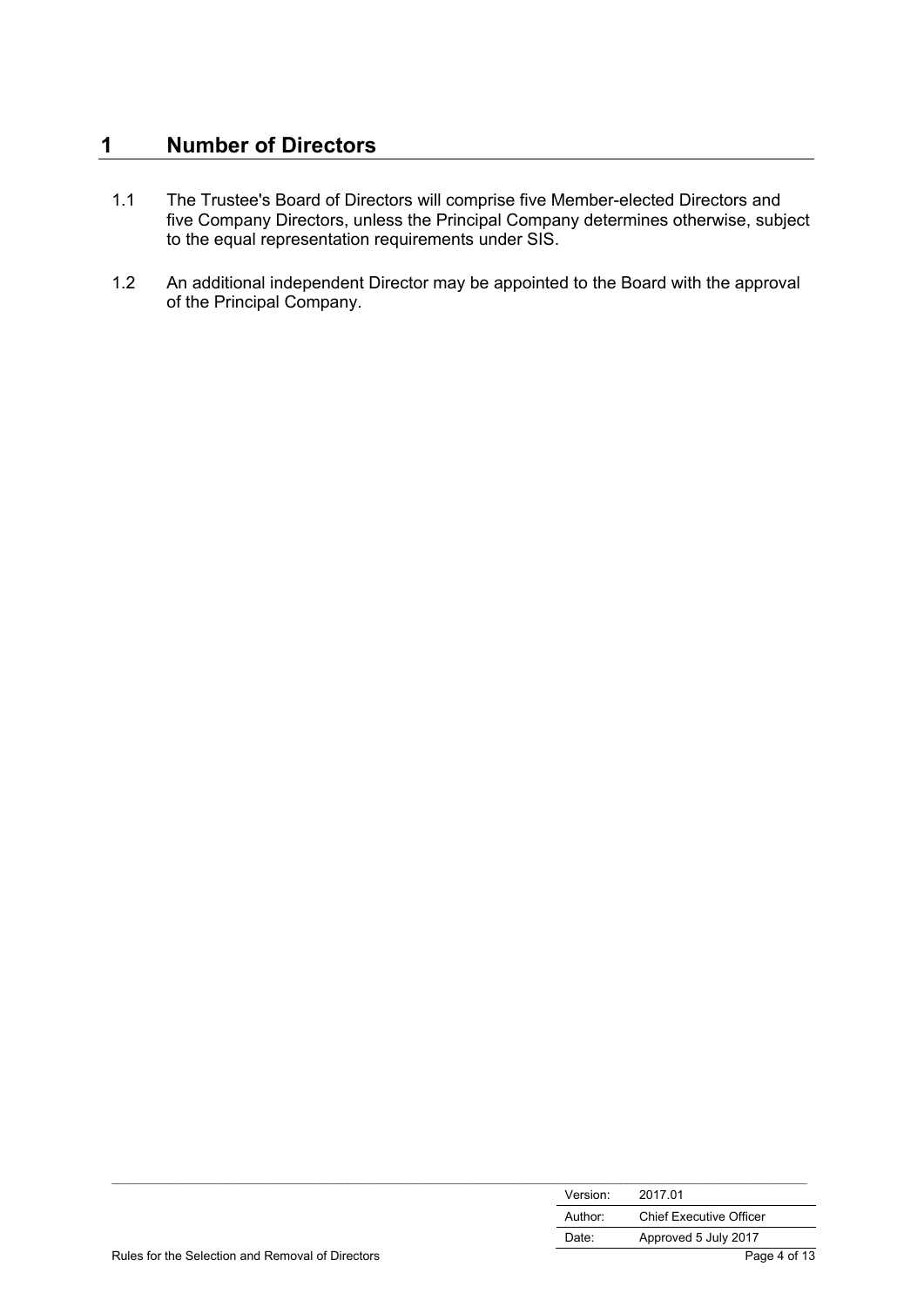#### **2 Member-elected Directors**

- 2.1 The Member-elected Director for each Group must be elected in accordance with these Rules.
- 2.2 Five (5) Member-elected Directors will be elected by Members from time to time as vacancies occur as follows:
	- a) One (1) Director shall be elected from and by Members who are classified by Qantas as Technical Aircrew; **Group A**
	- b) One (1) Director shall be elected from and by Members who are classified by Qantas as Flight Attendants; **Group B**
	- c) One (1) Director shall be elected from and by Members who are classified by Qantas as being Aircraft Trade Persons other than provided for in Group D, Store Workers and Food Production Workers; **Group C**
	- d) One (1) Director shall be elected from and by Members who are classified by Qantas as Licensed Aircraft Maintenance Engineers, Transport Workers, Technical Salaried Employees and Airline Officers' Award Levels 1 – 4 and Nurses; **Group D**
	- e) One (1) Director shall be elected from and by Members who are classified by Qantas as otherwise than is provided in Groups A-D above, including Airline Officers' Award Level 5 – Senior Professional 2, Executive/Management Framework employees, Business & Information Technology Professionals and Professional Engineers; **Group E.**
- 2.3 The Trustee, with the approval of Principal Company, may from time to time by a resolution of its Board, vary the number, and composition, of each Group of Members (**Group**) from which Directors may be elected, subject to the equal representation requirements under SIS.
- 2.4 The Principal Company agrees that Member-elected Directors elected in accordance with these Rules will be deemed to be appointed as Directors in accordance with Article 5.6 of the Trust Deed on notification of their election to the Principal Company.
- 2.5 When a vacancy arises in one of the Groups, the Trustee will advise the Principal Company. The Principal Company will provide the Trustee with a list of the Members of that Group for the purposes of the call for nominations and the conduct of the ballot to fill such vacancy.
- 2.6 The Trustee will notify each Member of the Group of the vacancy and call for nominations for appointment of a Member to fill such vacancy, stating the closing date for the receipt of each nomination. The Trustee may use electronic or paper based means to contact Members of the Group. The Trustee may at that time outline any skills, areas of experience or other attributes that it regards as desirable given its obligation to demonstrate its fitness and propriety or having regard to its Skills Matrix. Only those attributes required to establish the fitness and propriety of the individual (as opposed to the Board as a whole) under the Trustee's Fit and Proper Policy will operate as conditions of nomination.

| Dutch footh Online to a Document of Discount |          | $P_1, \ldots, P_n, A \cap B$   |
|----------------------------------------------|----------|--------------------------------|
|                                              | Date:    | Approved 5 July 2017           |
|                                              | Author:  | <b>Chief Executive Officer</b> |
|                                              | Version: | 2017.01                        |
|                                              |          |                                |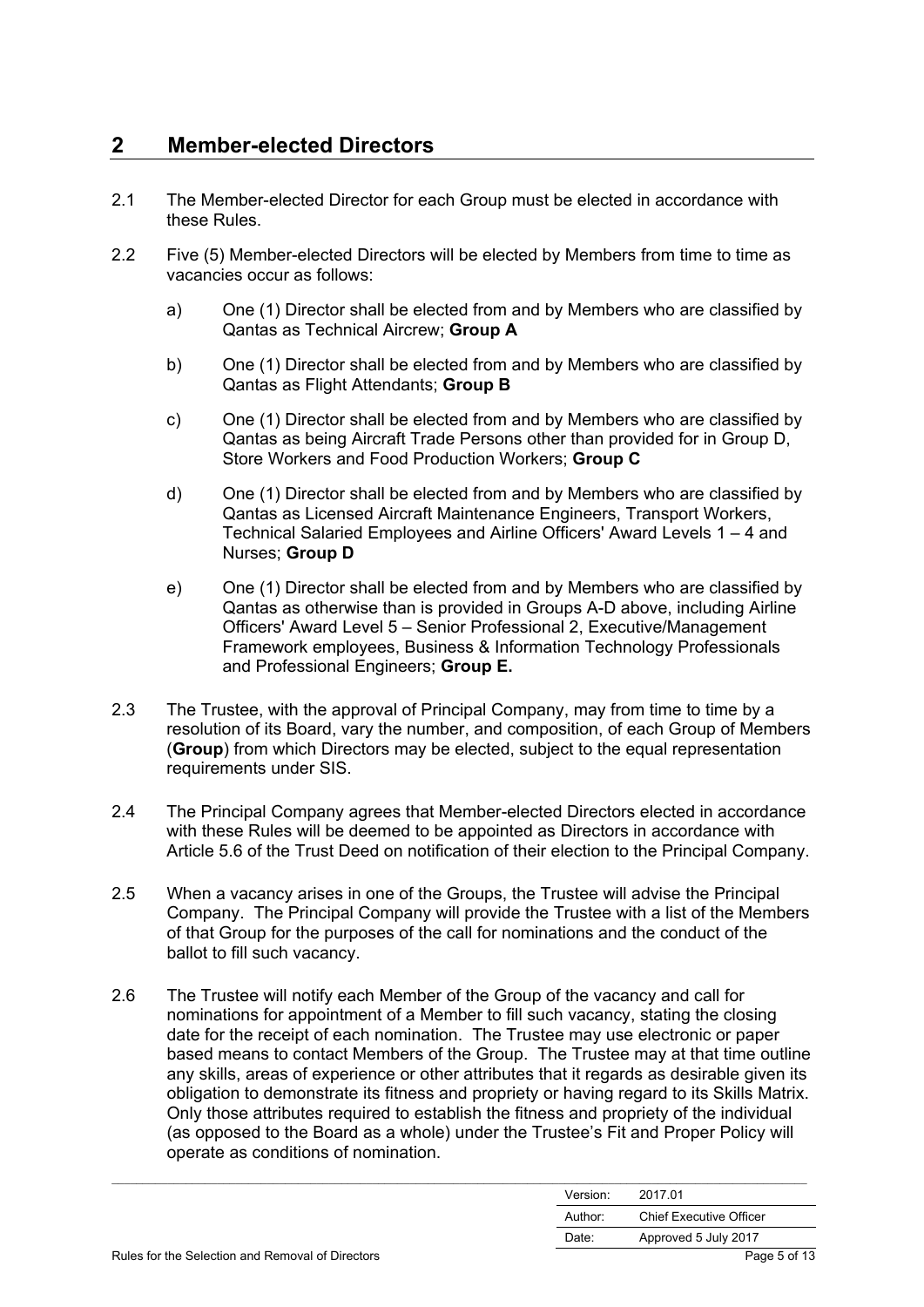In the event that no valid nominations are received by the closing date, the closing date may be extended by the Chairman or CEO of QSL for a further period determined by them.

If no valid nominations are received by the end of that extended period, then the Trustee may, subject to the requirements of Article 5 of the Trust Deed and after consulting the People, Remuneration and Nominations Committee (**Committee**), determine the manner in which the vacancy is to be filled.

- 2.7 A nomination will only be valid if it:
	- a) nominates a Member who is a member of the Group in respect of which the vacancy occurs;
	- b) nominates a Member who has not exceeded the maximum period of tenure for Directors as specified in the Trustee Governance Policy and Framework from time to time;
	- c) is signed by the Member who is nominated to be a Director to confirm their consent to the nomination, and by at least one other Member who is also a Member of that Group;
	- d) is in the form that is approved by the Trustee from time to time;
	- e) contains information that satisfies the Committee that the Member would be regarded as fit and proper to act as the director of an RSE licensee of the type and size of QSL, including the disclosure of all relevant duties in accordance with the Conflicts Management Framework; and
	- f) is received by the Trustee no later than the specified closing date and is accepted by the Trustee.
- 2.8 If only one Member is validly nominated by a Member of a Group and is eligible for appointment, the Member nominated will be deemed to be elected.
- 2.9 If more than one Member is validly nominated by Members of a Group, then a secret ballot will be held to select one of the nominees for appointment. The Trustee will appoint a person to act as the Returning Officer who will be responsible for the arrangement and conduct of the election, including the processes that will apply to the conduct of the election. The Returning Officer will count all votes validly cast and notify the result to the Trustee.

The Trustee may ask the Returning Officer to conduct the secret ballot in paper or electronic form. Ballot forms may be issued in paper or electronic format.

Each Member of a Group may cast only one vote for one of the validly nominated Members standing for election.

If, during the voting period advised by the Trustee, a validly nominated Member ceases to be eligible for appointment in accordance with the criteria contained in Article 5, then the Returning Officer will disregard all votes cast for that Member. The candidate with the next highest number of votes at the close of the voting period will be declared the successful candidate.

|          | $\mathbf{D}$ $\mathbf{A}$      |
|----------|--------------------------------|
| Date:    | Approved 5 July 2017           |
| Author:  | <b>Chief Executive Officer</b> |
| Version: | 2017.01                        |
|          |                                |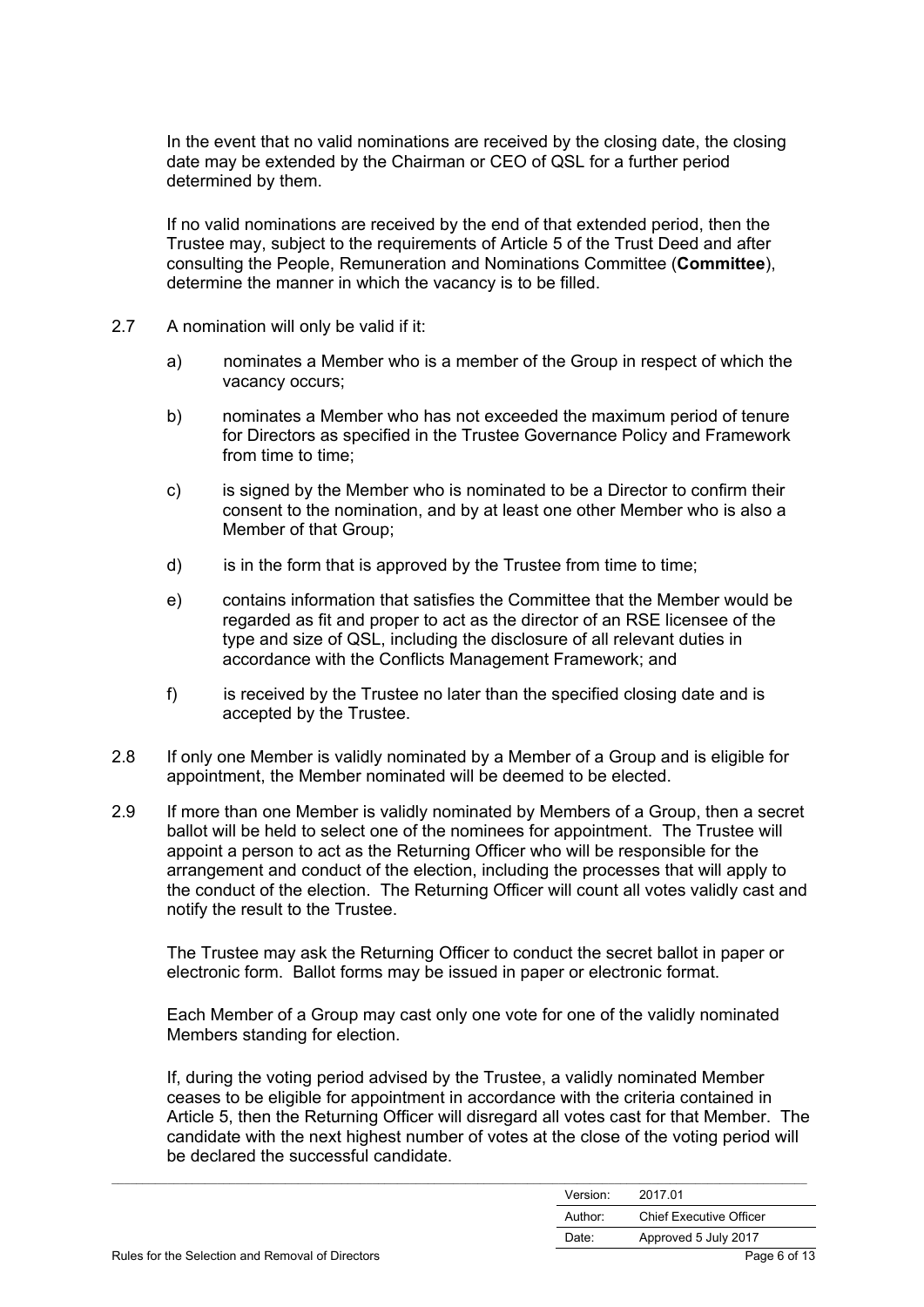- 2.10 Nominees will be allowed to provide a statement supporting their nomination for distribution to the Members eligible to vote. If the statement contains any offensive, defamatory or inaccurate material as determined by the Company Secretary, then the Company Secretary can require the candidate to revise their statement before it is accepted and made available for viewing by voters.
- 2.11 The election will be conducted using a 'first past the post' voting system. The successful nominee will be the one who receives the greatest number of votes.
- 2.12 If the ballot results in a tie, the nominee who is to be appointed will be decided by the Returning Officer by the toss of a fair coin witnessed by at least one current Director of the Trustee, the Chief Executive Officer or the Company Secretary.
- 2.13 The election of a Member-elected Director will become effective from the date determined by the Trustee and notified to Members of the relevant Group.

|                                                  | Version: | 2017.01                        |
|--------------------------------------------------|----------|--------------------------------|
|                                                  | Author:  | <b>Chief Executive Officer</b> |
|                                                  | Date:    | Approved 5 July 2017           |
| Rules for the Selection and Removal of Directors |          | Page 7 of 13                   |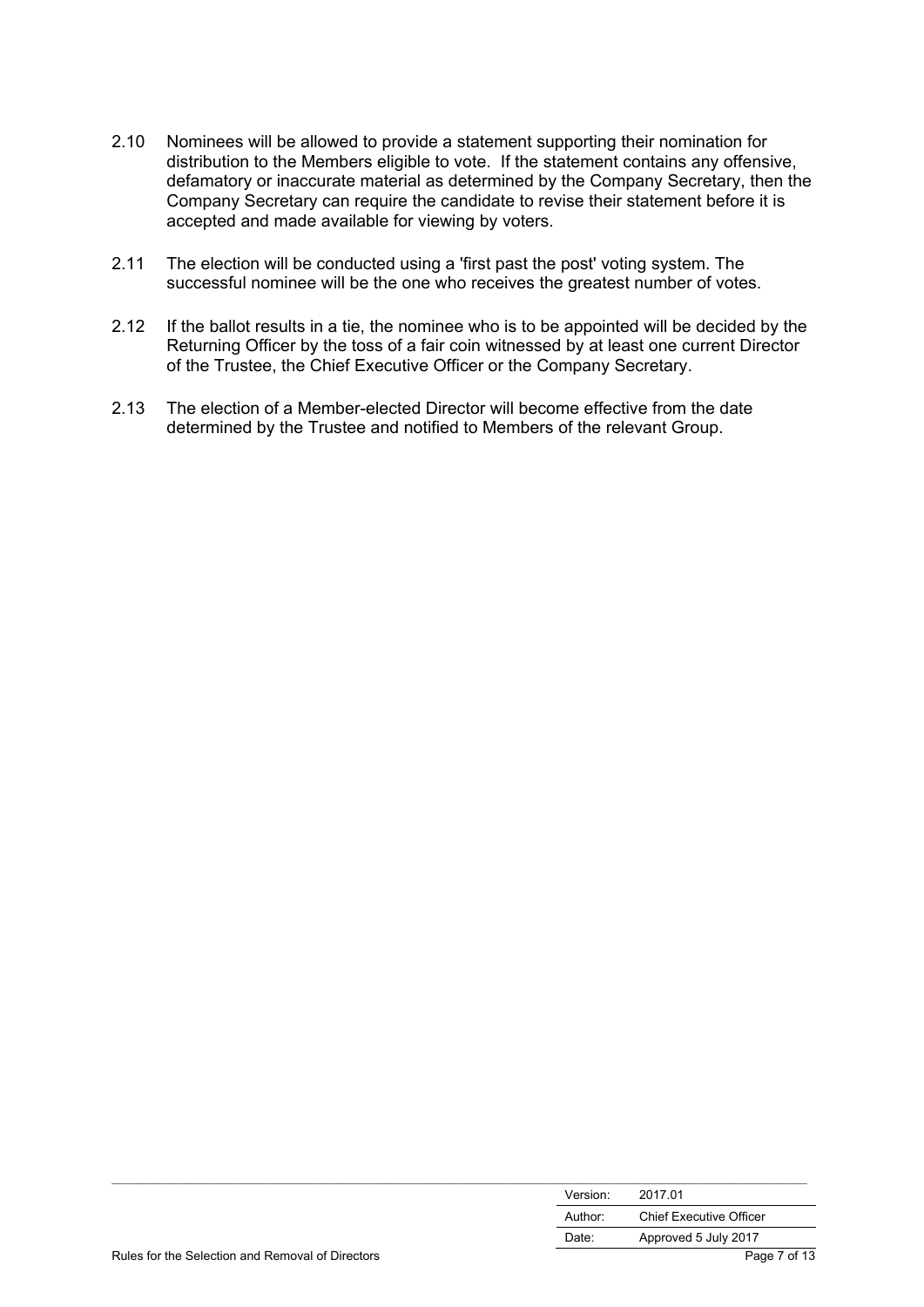#### **3 Company Directors**

- 3.1 At any time the Principal Company may select a person to act as a Company Director by giving written notice to the Trustee.
- 3.2 Prior to the expiration of the term of office of a Company Director the Board will provide to the Principal Company a description of the skills, experience and any other attributes required to enable it to meet its fit and proper obligations under relevant laws. It may also express preferences in relation to the skills and experiences it deems desirable from the perspective of the Board's Skills Matrix.
- 3.3 Persons who are selected for appointment by the Principal Company to act as Company Director must:
	- a) not have exceeded the maximum period of tenure for Directors as specified in the Trustee Governance Policy and Framework from time to time;
	- b) disclose relevant duties in accordance with the Conflicts Management Framework; and
	- c) be assessed under the Trustee's Fit and Proper Policy to meet the applicable fit and proper criteria to act as Director in accordance with the Policy.
- 3.4 The Principal Company and the Trustee agree that the appointment of Company Directors selected in accordance with these Rules will take effect on satisfaction of the requirements specified in Rule 3.3.

|                                                  | Version: | 2017.01                        |
|--------------------------------------------------|----------|--------------------------------|
|                                                  | Author:  | <b>Chief Executive Officer</b> |
|                                                  | Date:    | Approved 5 July 2017           |
| Rules for the Selection and Removal of Directors |          | Page 8 of 13                   |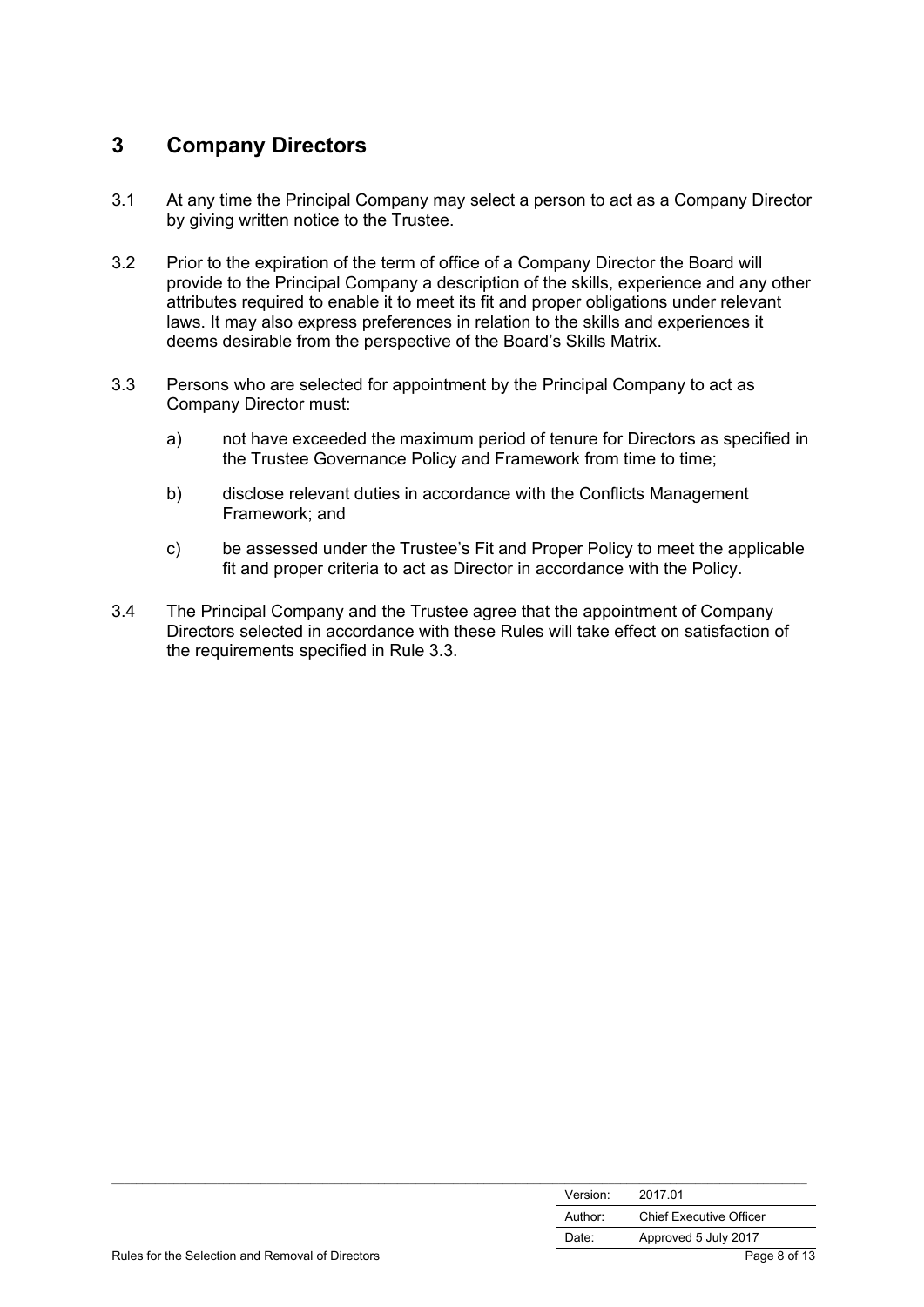#### **4 Term of Office**

- 4.1 A Director appointed under Article 2 or Article 3 will hold office until the expiry of their term of office of four years from the effective date of appointment; or their removal under Article 5, if earlier.
- 4.2 The Board may, on the recommendation of the Committee extend the maximum term of office in respect of an individual Director in the circumstances outlined in the Trustee Governance Policy and Framework.

|                                                  | Version: | 2017.01                        |
|--------------------------------------------------|----------|--------------------------------|
|                                                  | Author:  | <b>Chief Executive Officer</b> |
|                                                  | Date:    | Approved 5 July 2017           |
| Rules for the Selection and Removal of Directors |          | Page 9 of 13                   |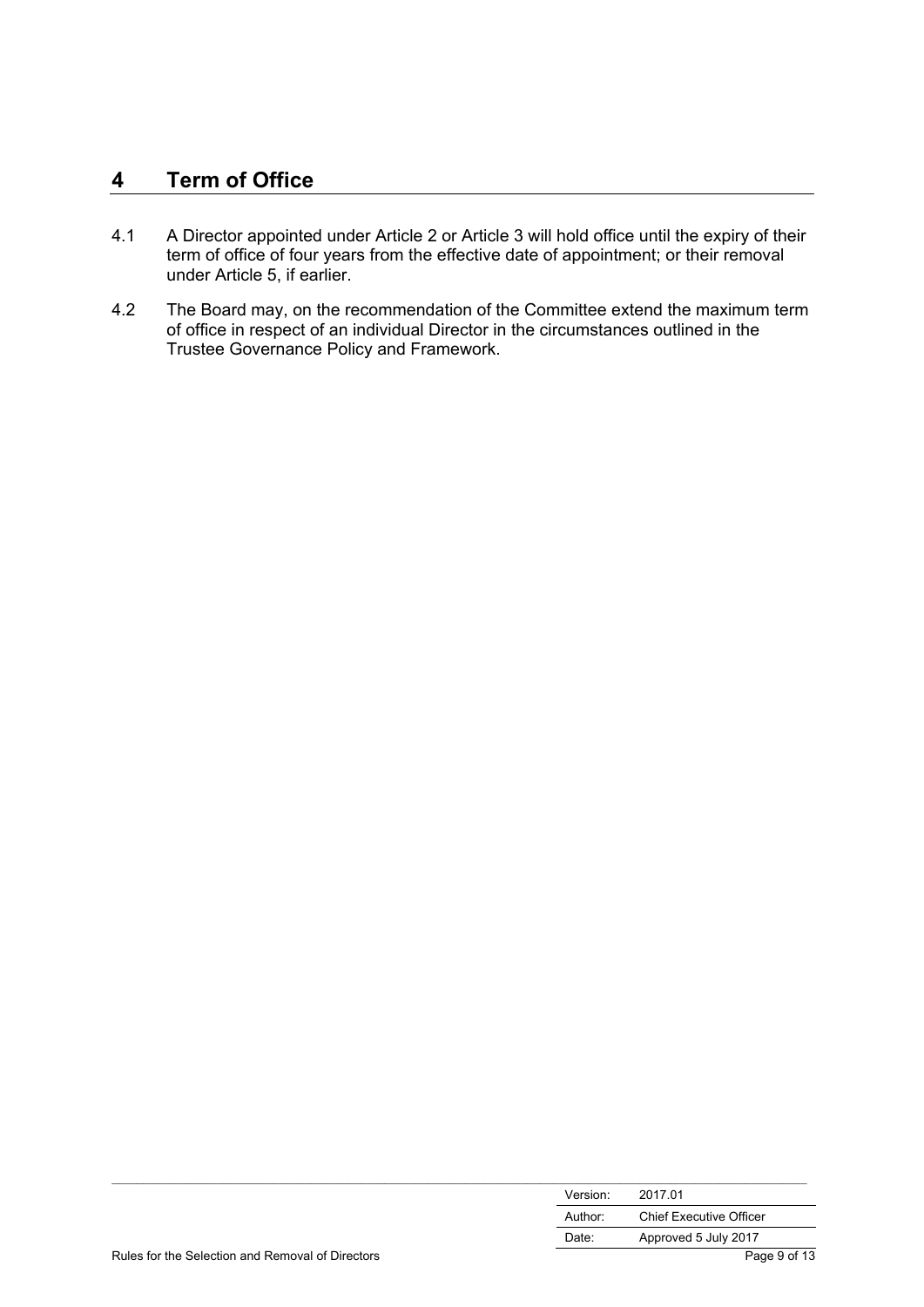#### **5 Removal of a Director**

- 5.1 A Director may be removed from office under the provisions of the Trustee's Constitution, the Plan's Trust Deed and Rules or SIS in the event of their:
	- a) death;
	- b) mental or physical incapacity;
	- c) in the opinion of the Trustee no longer meeting one or more of the criteria for fitness and propriety relevant to the Director set out in the APRA Prudential Standards;
	- d) becoming a disqualified person within the meaning of Part 15 of SIS or disqualified from managing corporations under Part 2D.6 of the Corporations Act;
	- e) suspension or removal under Part 17 of SIS;
	- f) resignation from the position;
	- g) ceasing to satisfy any condition they were required to satisfy in order to be eligible for appointment; or
	- h) ceasing to be eligible to continue to act as a Director under the Trustee Governance Policy and Framework.
- 5.2 A Member-elected Director may also be removed from office in the event of their:
	- a) ceasing to be a Member of the Plan;
	- b) being the subject of a written request to the Trustee for their removal as a Member-elected Director signed by a simple majority of the Members of the relevant Group;
	- c) retirement or;
	- d) termination of employment.

or in any other circumstances permitted under SIS that are not prohibited under the provisions of the Trustee's Constitution or the Plan's Trust Deed and Rules from time to time.

- 5.3 The Principal Company may also remove a Company Director by giving written notice to the Trustee.
- 5.4 A Director who ceases to hold office pursuant to this Article shall, if otherwise eligible, be entitled to be selected or appointed as a Director on a subsequent occasion.

| Version:<br>2017.01                       |  |
|-------------------------------------------|--|
| <b>Chief Executive Officer</b><br>Author: |  |
| Approved 5 July 2017<br>Date:             |  |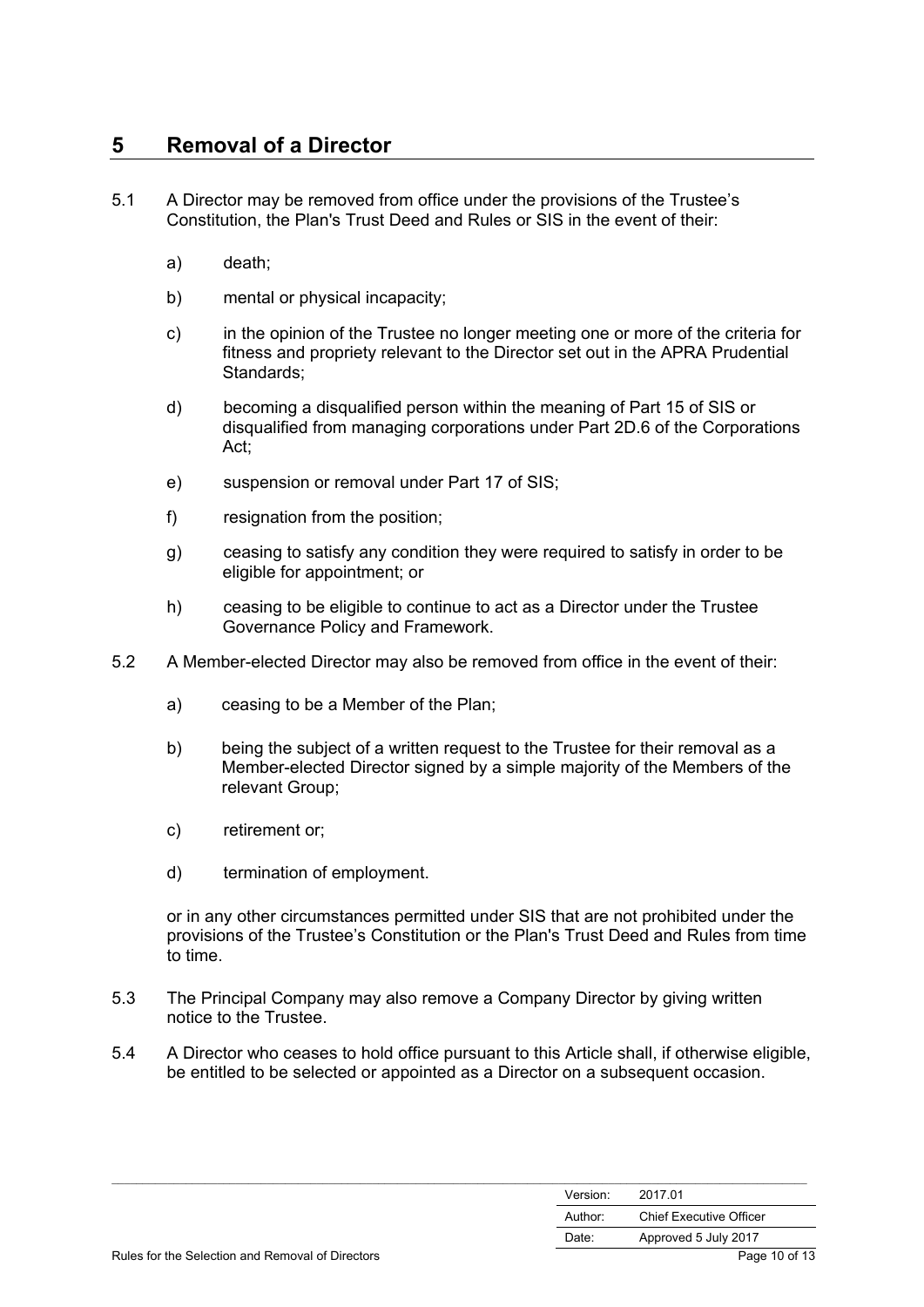#### **6 Vacancies**

- 6.1 At or near the expiry of the term of office of a Member-elected Director of a Group, or in the event of a Member-elected Director ceasing to hold office for any reason prior to the expiry of his or her term of office, the Trustee will call for nominations and, if necessary, institute an election pursuant to Article 3.
- 6.2 Casual vacancies are to be filled within 90 days (where possible) as follows:
	- a) For Member-elected Directors a new election is to be held as soon as possible; and
	- b) For Company Directors Qantas will identify a suitable candidate to fill the vacancy as soon as practicable.

|                                                  | Version: | 2017.01                        |
|--------------------------------------------------|----------|--------------------------------|
|                                                  | Author:  | <b>Chief Executive Officer</b> |
|                                                  | Date:    | Approved 5 July 2017           |
| Rules for the Selection and Removal of Directors |          | Page 11 of 13                  |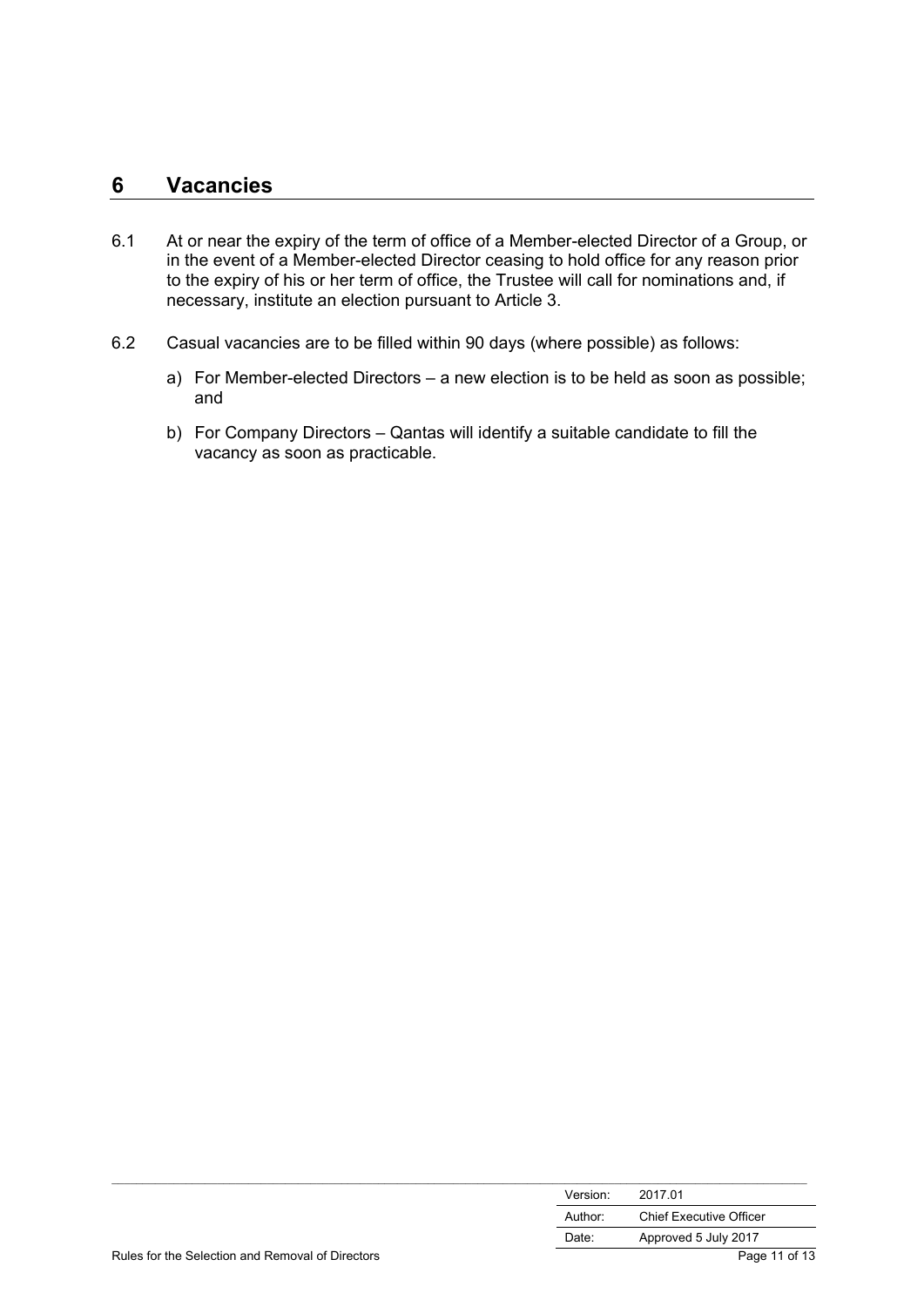## **7 Publication of the Rules**

7.1 The Trustee will arrange for these Rules (as amended from time to time) to be published in such a way as will in the opinion of the Trustee make Members of the Plan aware of the procedure for the selection and removal of Member-elected Directors.

|                                                  | Version: | 2017.01                        |
|--------------------------------------------------|----------|--------------------------------|
|                                                  | Author:  | <b>Chief Executive Officer</b> |
|                                                  | Date:    | Approved 5 July 2017           |
| Rules for the Selection and Removal of Directors |          | Page 12 of 13                  |